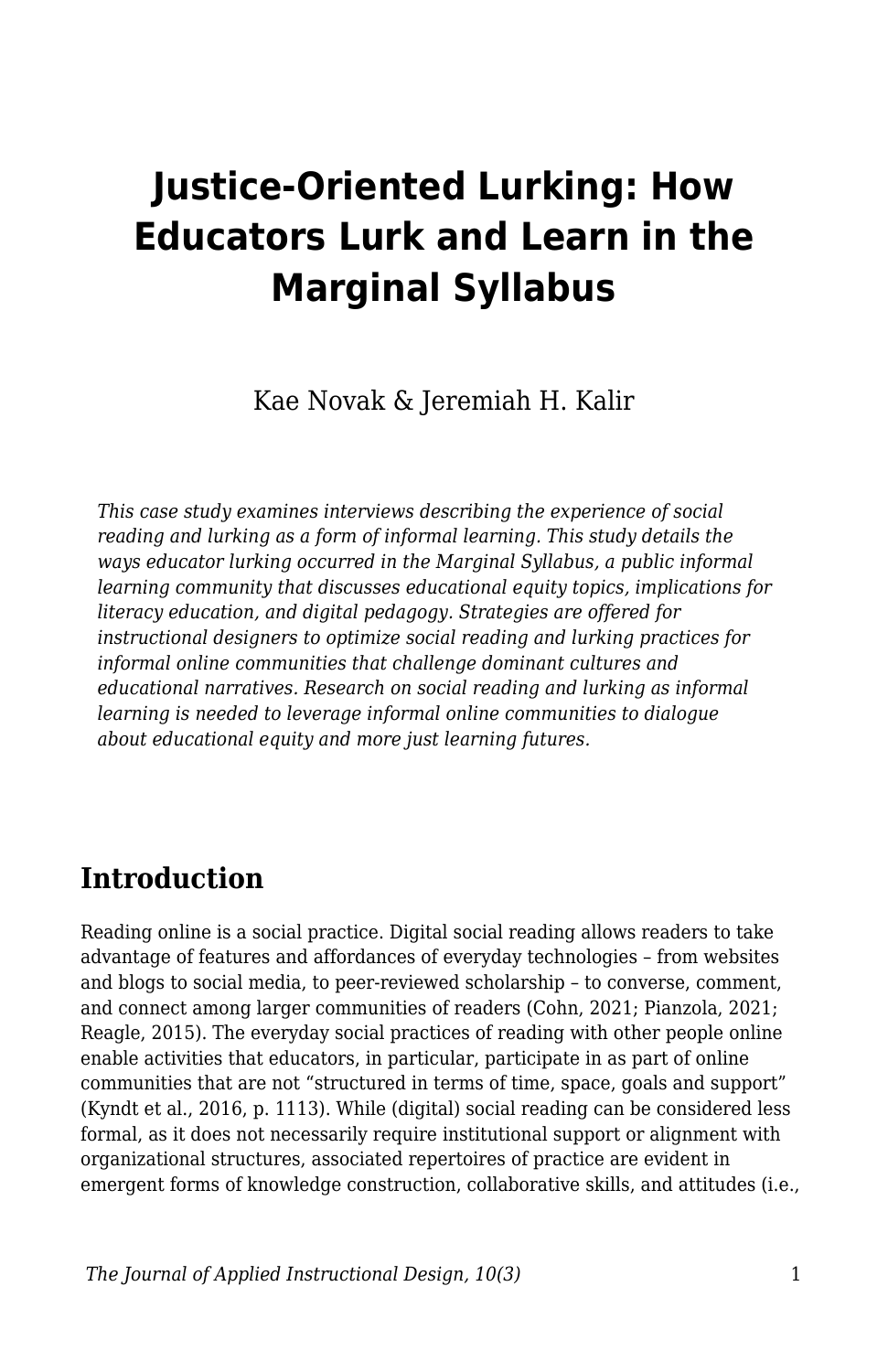Chen, 2019; Eraut, 2004; Kalir, 2020) that are professionally relevant and may be strategically incorporated across both academic and civic settings (i.e., Avila & Pandya, 2013; Hollett & Kalir, 2017; Jenkins et al., 2016).

Social reading is an important aspect of peer-to-peer learning that occurs within informal online communities. Our interest for this article is in educators' participation in these communities – sometimes referred to as professional learning networks (Trust et al., 2016) or affinity spaces (Gee & Hayes, 2012) – and how educator social reading is relevant to ongoing professional learning. With the growth of informal online communities, educators more regularly participate in peer-to-peer learning through digital and social reading practices as they make use of professional learning networks (Trust et al., 2016), leverage social media platforms like Twitter for networking and resource-sharing (Carpenter, 2015), and join in other online affinity places like MOOCs (Jones et al., 2016) that are professionally relevant. Amidst considerable scholarship about digital literacies and related learning practices, both within and outside of academic settings (i.e., Turner, 2019), there remains a need to further examine how educators' social reading practices online contribute to cross-context professional learning.

 Participation in informal online communities, including educators, have a range of socially situated literacy practices, from reading and writing during Twitter chats to play during online gaming (i.e., Novak, 2017). One challenge for such communities is creating both an environment and opportunities whereby peripheral participation, as with activities sometimes described as lurking, lead to other forms of more robust social interaction. Lurking is typically defined as an individual activity, or:

A form of online behavior found in online/digital environments and has always been a very popular activity among online participants as it leaves no trace and is made possible by the technology that allows access without being visible or having to publicly participate (Edelmann, 2017, p. 282).

Although often perceived as a solitary and disconnected practice, lurking is an important aspect of participation in online communities with implications for informal learning (Bozkurt et al., 2020). Lurking in online communities has also been described as the ways in which a new participant "enters, observes, and learns the culture and the norms of the environment as well as the tools provided" (Dawley, 2009, p. 118). This article suggests a more direct connection between lurking and social reading practices whereby certain online literacy practices are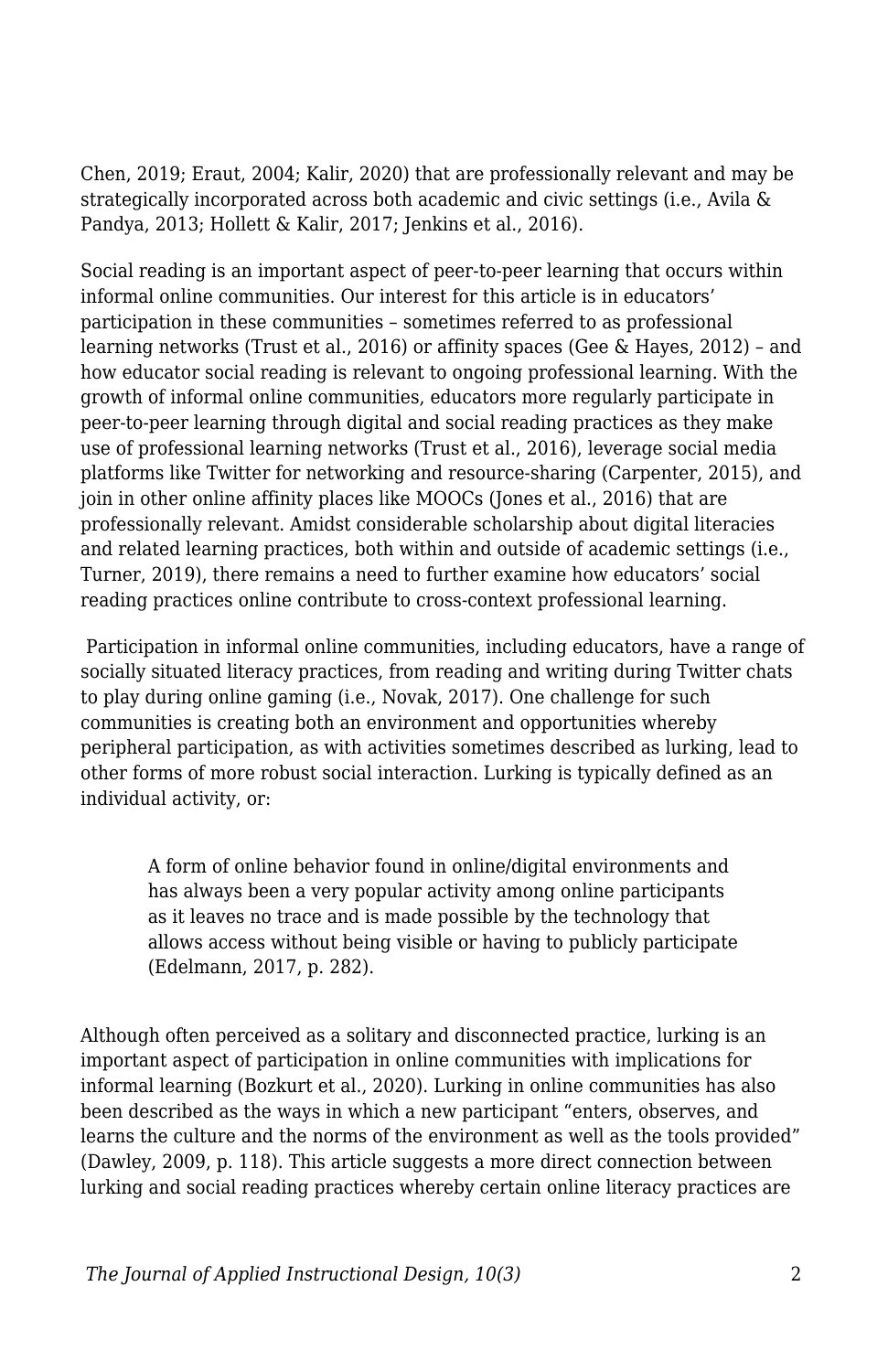understood as a form of lurking. More specifically, lurking includes the social reading of online conversation and commentary created by participants in online communities (Cohn, 2021; Pianzolla, 2021).

The relationship between lurking and social reading practices is not only germane to participation in informal online communities, it is of particular importance to better understand how educators join, make sense of, and interact with groups expressly committed to educational equity and justice-directed learning. In informal online communities, lurking as social reading is an important first step toward professionally-relevant learning about topics of educational equity and future justice-directed practices. Accordingly, this article presents a case study addressing the question: How do educators describe their experience of lurking, and their relationship of lurking to social reading, in an online community that discusses educational equity?

# Methodology

#### **Research Design**

Educator lurking, social reading, and informal learning has seldom been investigated in the context of an online social community expressly concerned with issues of educational equity and justice. Accordingly, we adopted case study methodology (Yin, 2014) as an appropriate means to describe the relationship between lurking, social reading, and educators' professionally relevant yet informal learning. Our case is bound by educator participation in the Marginal Syllabus, an online social community that, since 2016, has sparked and sustained conversation about educational equity through collaborative partnerships with the National Writing Project, the National Council of Teachers of English, and the annotation organization Hypothesis [\(http://marginalsyllab.us/\)](http://marginalsyllab.us/). Social reading in the Marginal Syllabus occurs through educators' use of social annotation (SA), or the addition of multimodal notes to digital texts for the purposes of discussion, information sharing, knowledge construction, and meaning-making (Zhu et al. 2020). During Marginal Syllabus activities, educators collectively read scholarship about educational equity topics such as whiteness and privilege, racial justice in literacy curricula, and youth activism. Educators also read SA written by other participants who contribute to online discussion located in the margins of these open-access texts. To date, 62 partner authors have provided the Marginal Syllabus with permission to feature 41 texts for educators to read and annotate, over 600 educators have participated in the project since 2016, and participants have written more than 4,700 public Hypothesis annotations for others to read and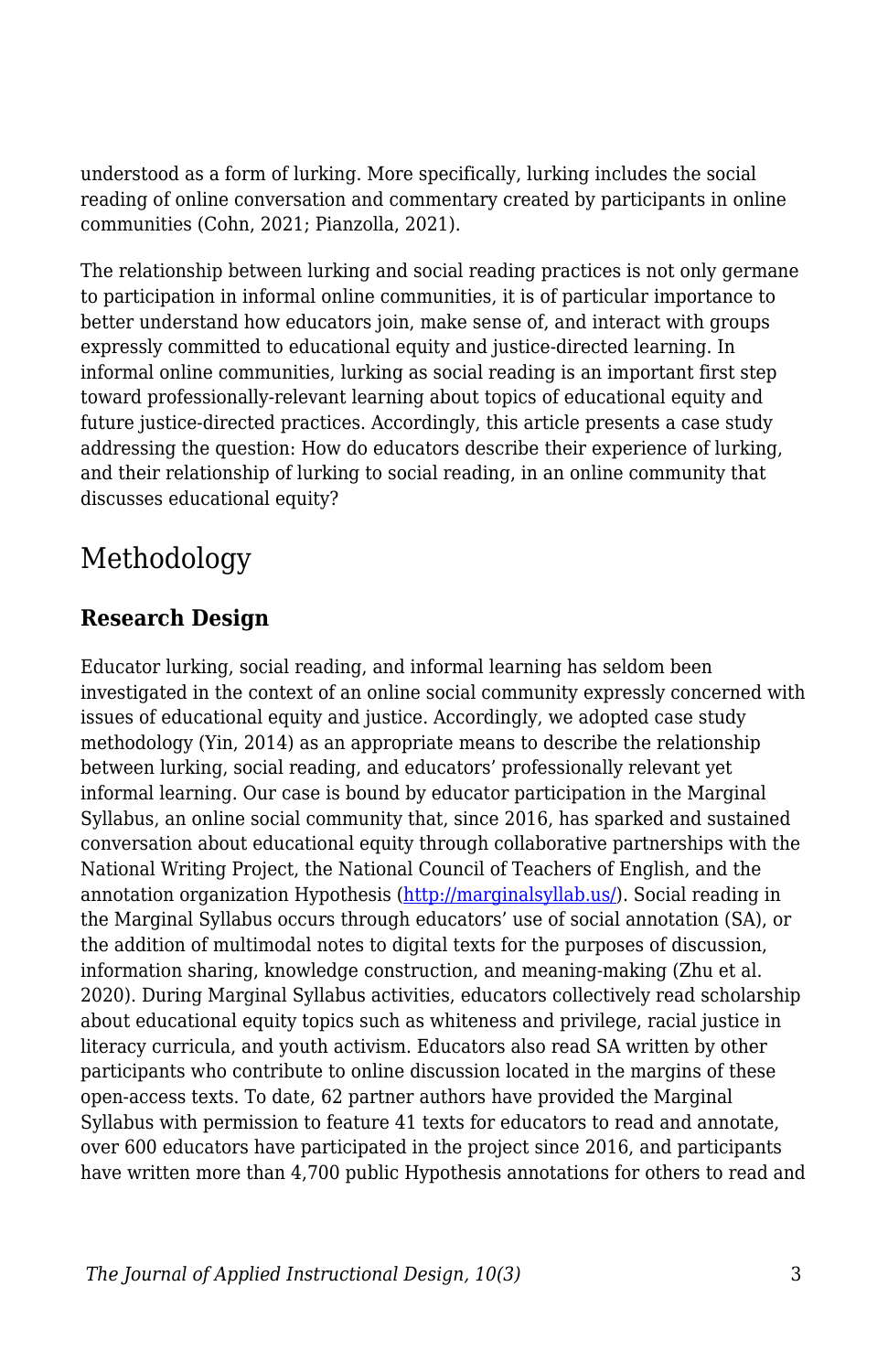discuss. Our interest in this case—with lurking, social reading, and informal learning—is a useful complement to prior Marginal Syllabus research that has examined how this online social community enables educator civic writing (Kalir & Garcia, 2019), ethical debate about digital literacy (Kalir & Dillon, 2019), and collaborative epistemic expressions (Kalir, 2020a).

#### **Data Collection**

The data collected for this case study were drawn from a series of interviews conducted with 26 educators who participated in the 2018-19 Marginal Syllabus. Interviews took place online via Zoom. The second author (Kalir) interviewed each educator for approximately one hour. All interviews were recorded, and the audio subsequently transcribed for analysis. As the Marginal Syllabus community has grown, interviewing has served as a regular and useful means of engaging with educators to better understand their participation in social reading and SA as a public, social, vulnerable, and critical professional learning activity (Kalir, 2020b). The featured interview dataset has provided data for a prior analysis of educator collaboration as open learning (Kalir, 2020a). In this case, we examined educator responses to a single question about the public writing, curation, and reading of SA during Marginal Syllabus activities. Responses to this question by eight educators were explicitly relevant to our concern for lurking and social reading activities, and amidst this subset of interview data we identified 31 excerpts for our analysis. Table 1, below, provides basic demographic information about the eight educators whose interview data were included in this study (all names are pseudonyms).

#### Table 1

| <b>Name</b> | Gender | K12/HE          | <b>Discipline</b>   | <b>Career Stage</b> |
|-------------|--------|-----------------|---------------------|---------------------|
| Karine      | F      | HE              | Teacher Ed.         | Mid                 |
| Tess        | F      | K <sub>12</sub> | Literacy            | Early               |
| Lester      | M      | K <sub>12</sub> | Literacy            | Veteran             |
| Teresa      | F      | HE              | Teacher Ed          | Veteran             |
| Nannette    | F      | HE              | Composition         | Veteran             |
| Kent.       | M      | K <sub>12</sub> | Literacy            | Veteran             |
| Nina        | F      | ΗE              | Literacy            | Veteran             |
| Kallie      | F      | ΗF              | Learning Technology | Mid                 |

Demographic information of educators included in case study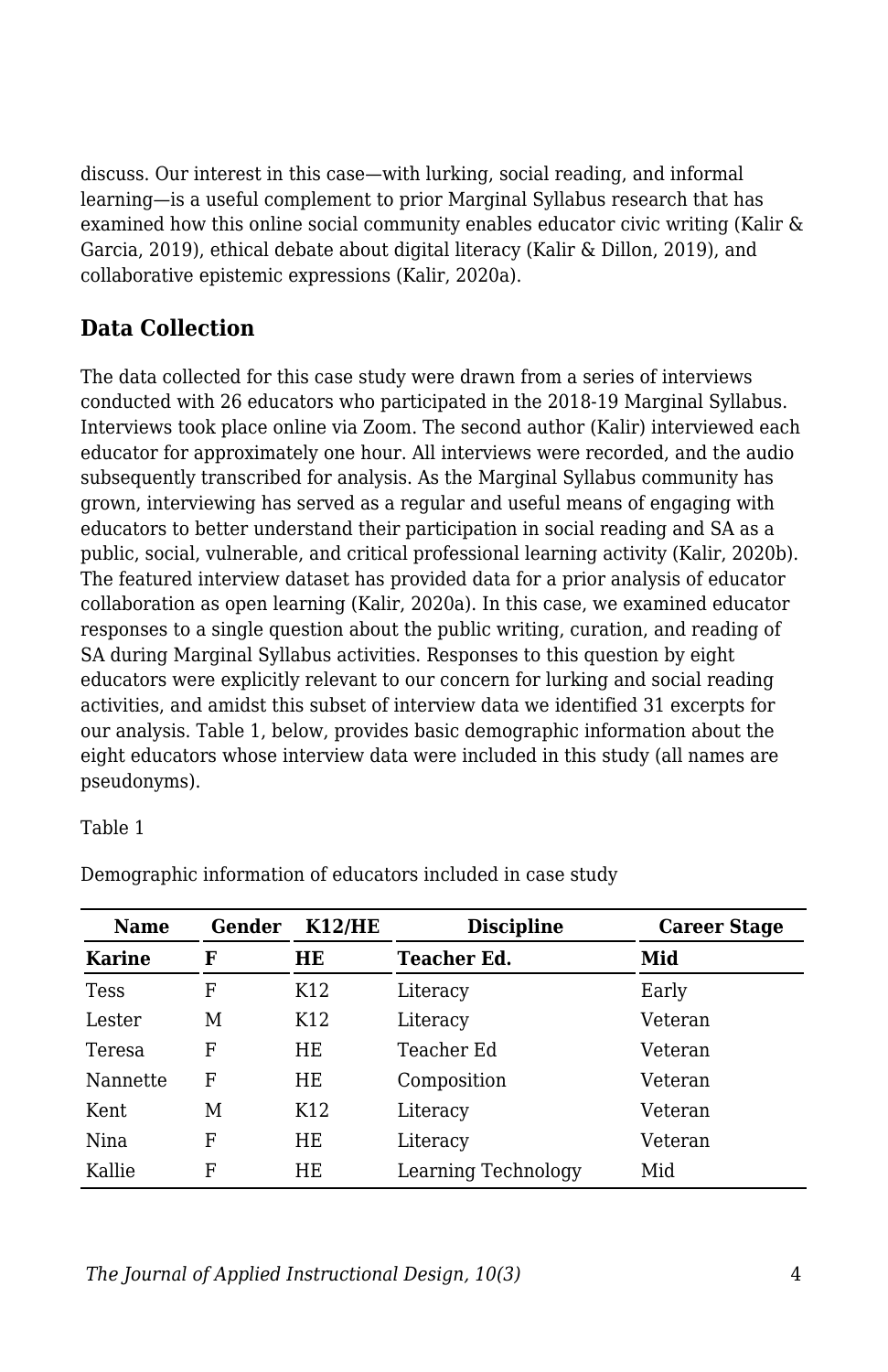#### **Data Analysis**

We analyzed excerpts from educator interviews using two complementary and inductive methods – first, classical content analysis followed by critical discourse analysis – to better understand how educators described their lurking and social reading practices during Marginal Syllabus activities. In our first analytic pass, classical content analysis (Berelson, 1952) was used to identify a set of five characteristics relevant to educators' social reading. Interview excerpts were inductively coded and revealed characteristics of vulnerability (24 code occurrences), lurking (14), access to other people (10), professional learning (8), and critical media literacy (7). For example, one Marginal Syllabus participant, Teresa, spoke about the presence of vulnerability when social reading ("I feel vulnerable in that space"), the importance of accessing other people's thoughts via SA ("learn from their perspectives"), the value of social reading to critical media literacy ("these topics around critical media literacy are just super relevant right now"), and the general importance of social reading to professional learning ("a focused exploration of a core text"). Employing classical content analysis allowed us to ascertain key themes in our data regarding the qualities and value of social reading as a form of educators' informal learning.

Our second analytic pass used a socio-cognitive approach from critical discourse studies (CDA) with a triangular analysis of the transcript (Van Dijk, 2016) to further clarify the ways in which educator lurking and social reading may have been informed by perceptions of power. This approach specifically looked at systemic power dynamics (Wodak & Meyer, 2016). Given that educators read and discuss scholarship about educational equity and justice during Marginal Syllabus activities, it was appropriate to extend our prior analysis of educator interviews using a second method attuned to the dynamics of power in social discourse as reflecting broader socio-political structures. The critical stance of the Marginal Syllabus aligns well with the "critical attitude" (Wodak & Meyer, 2016, p. 6) of CDA as this method can help to reveal patterns in discourse associated with "subjugated knowledge against dominant knowledge" (Wodak & Meyer, 2016, p. 7).

CDA afforded analytic insight about aspects of power in educator discourse such as the use of pronouns, identification language, self versus other descriptions, expressed activities, expressed or implied norms or values, and stated interests in resources (Van Dijk, 2016). More specifically, we examined the "microstructure" of educators' personal learning through mention of pronouns, identification, and emphasis of self-description (Van Dijk, 2016, p. 73), as well as the "macrostructure" of "activities, norms and values and interests" (ibid, p. 74) in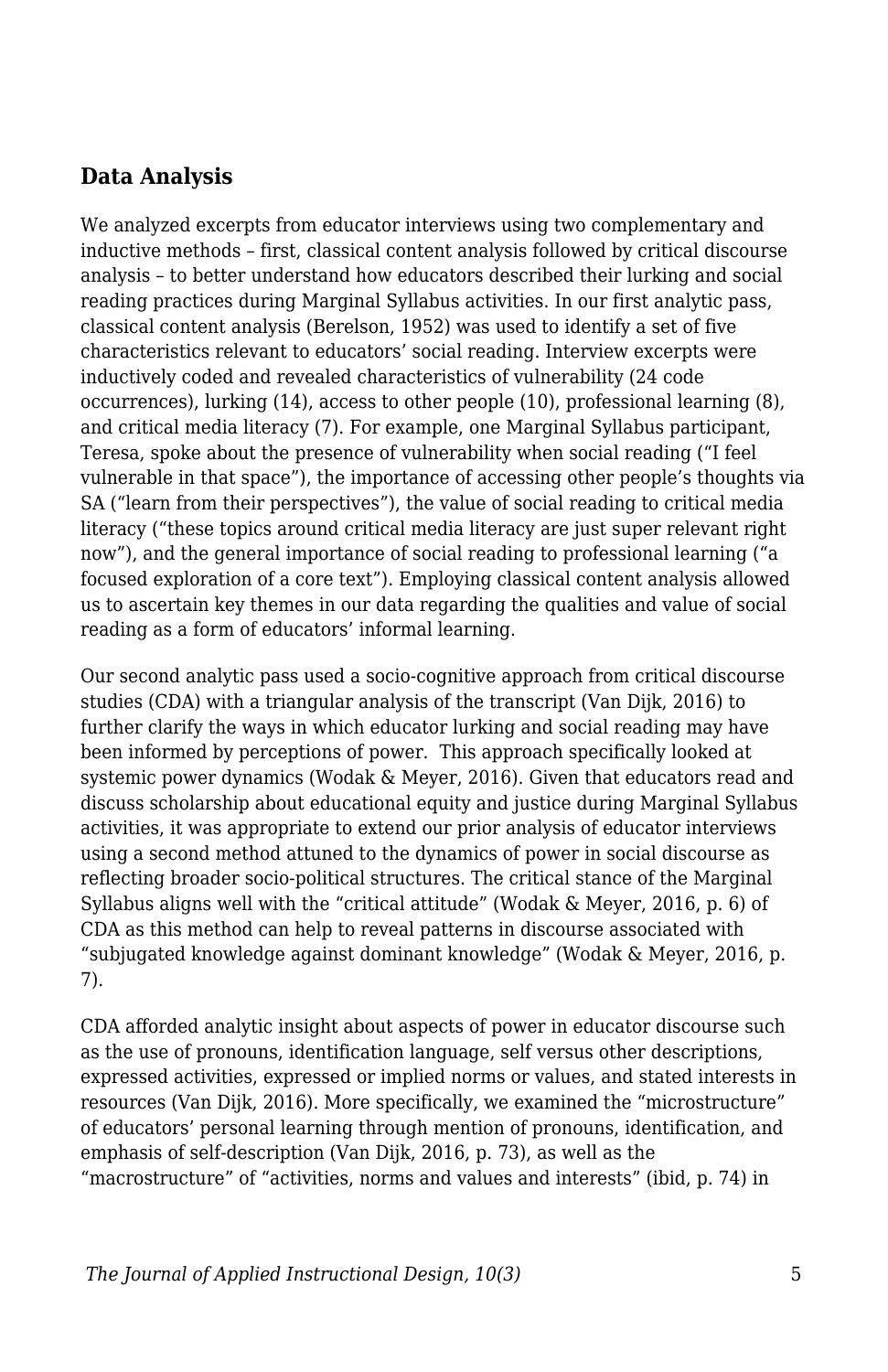which they participated in the Marginal Syllabus as professional learning. Use of CDA to analyze educator interviews for evidence of lurking and social reading behaviors surfaced, for instance, tension between the benefits of personal learning and the vulnerabilities of public professional learning activities. For example, Nannette stated, "I have to overcome some serious anxiety to put it out there. As much as it is anxiety inducement for me, that's, for me, a personal issue that I keep wanting to challenge myself to overcome." CDA also afforded the ability to analyze how participants looked at inherent sociopolitical power considerations amidst group-level and public professional learning such as with Kent, who stated, "We're worried that folks would feel alienated when we're talking about issues of DACA [Deferred Action for Childhood Arrivals policy] youth who are fighting for their rights and whether or not they're even considered part of the civic conversation." CDA revealed how some educators – particularly those who were new to social reading and SA activities oriented toward educational equity and justice – grappled with insecurities, expression, and participation amidst broader ideological dynamics.

# **Findings**

Findings suggest participation in the Marginal Syllabus encouraged educators' social reading practices, and this form of lurking may be explained by two themes. The first theme of *personal learning* described qualities of educator comfort and value when learning about educational equity and justice through social reading in an informal learning community. The second theme of *professional learning* described potential contradictions, vulnerabilities, and potential professional risk associated with contributing to public discussion about educational equity and justice in an informal online community.

### **Social Reading and Lurking as Personal Learning**

We found through analysis of the interview excerpts a primary discourse of self which was relevant to the theme of personal learning through social reading. Selfdiscourses were characterized by educators' repeated use of "I" to describe their lurking behaviors and descriptions of personal thoughts and reasonings for individual actions. Additionally, self-discourses addressed the microstructures of individual social network access and formation, or how they joined the Marginal Syllabus, acquisition of new knowledge and perspectives, and evolution of the self- -or perceptions of their participation in the project.

In the Marginal Syllabus, participants saw lurking as a way of learning without risk of unnecessarily exposing themselves. As Nanette shared, "I'm a voyeur,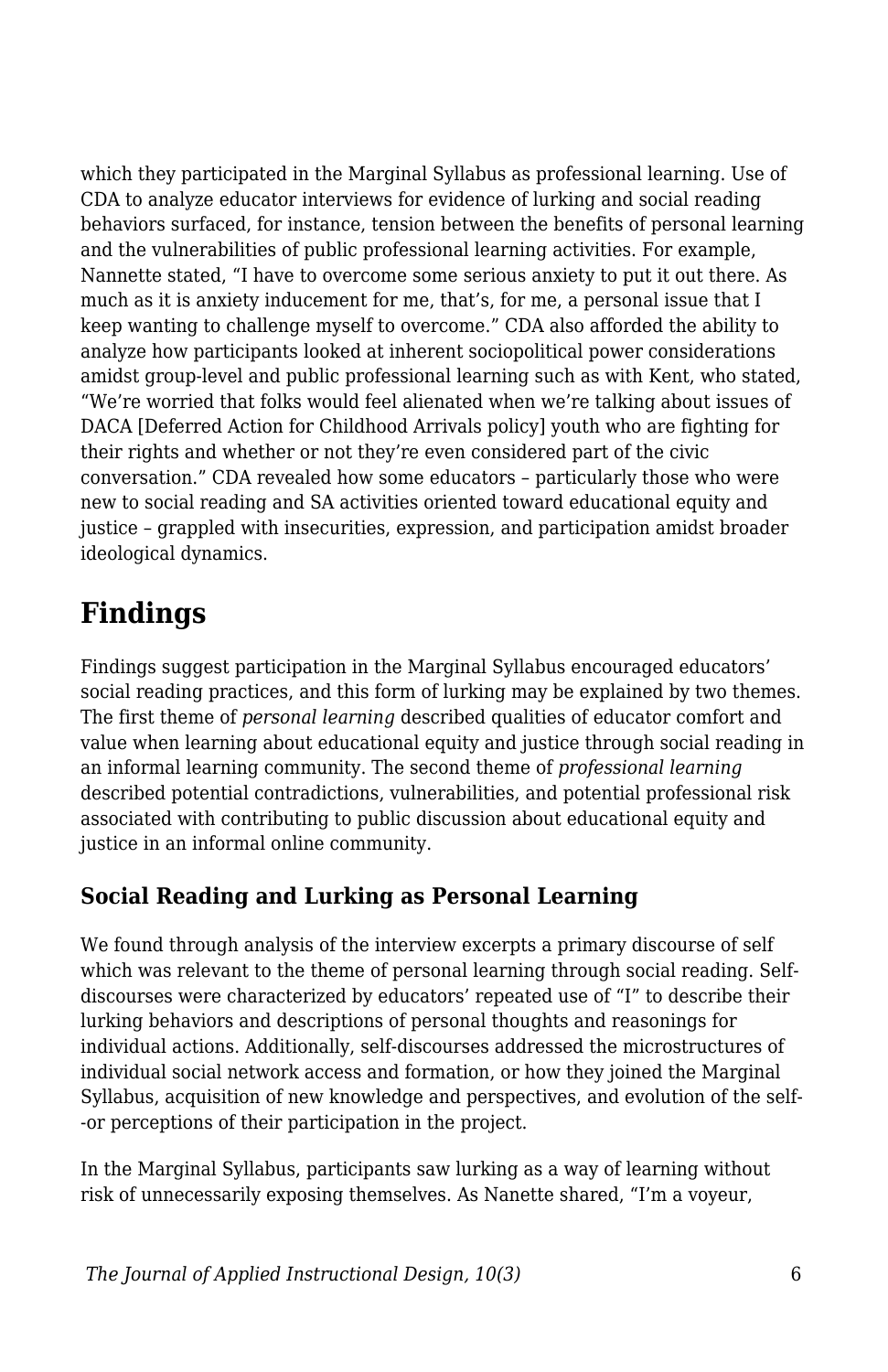because—I don't know—there is something about putting something out there that might never disappear." Educators considered lurking as a legitimate way to initiate involvement in the community or, as Teresa stated, "It's an entry point, and it's still valid." There was noteworthy discussion by participants of other educators who they also believed may be lurking in the Marginal Syllabus as informal online learning. One such example was mentioned by Kallie, who observed, "I'm sure there are teachers that are reading what's going on, but not taking the step into the margins to become part of that conversation." Similarly, another participant, Lester, discussed his lurking behavior in the context of colleagues:

I think some teachers would see the tension as, "I'm not ready to do that, even today," so they don't get engaged in that conversation. They might read it—I bet you, I'm sure you can track reading, and stuff like that. I'm sure there are teachers that are reading what's going on, but not taking the step into the margins to become part of that conversation.

Throughout educators' interviews, there was a commitment to learning more about equity in education alongside recognition that voices and perspectives were not being heard despite multiple participation pathways in the Marginal Syllabus. Kallie stated, "I think a lot of people whose voices do matter and should be part of the conversation aren't necessarily in there because they're not always convinced that their voice matters as much as other people's do." A related tension that educators expressed consisted of wanting to learn while publicly managing their ignorance of certain topics from others while they continue to grow as individuals. Teresa stated, "Because it's open and because I feel vulnerable in that space, I don't always ask all of the questions I would ask because I'm not sure that any space is a safe space to ask them for me right now." Even when educators felt that as though they did not have the time to participate in the Marginal Syllabus' annotation activities, they felt the project's featured scholarship was important to read in a social context for their personal learning.

#### **Social Reading and Lurking as Professional Learning**

In contrast to personal learning as enabled by social reading, educators also described how professional learning opportunities and tensions were evidenced in more public discourses as characterized by general references to "others," or other participants of the Marginal Syllabus community with more knowledge. Lurking discourses of "others" addressed the macrostructures of navigating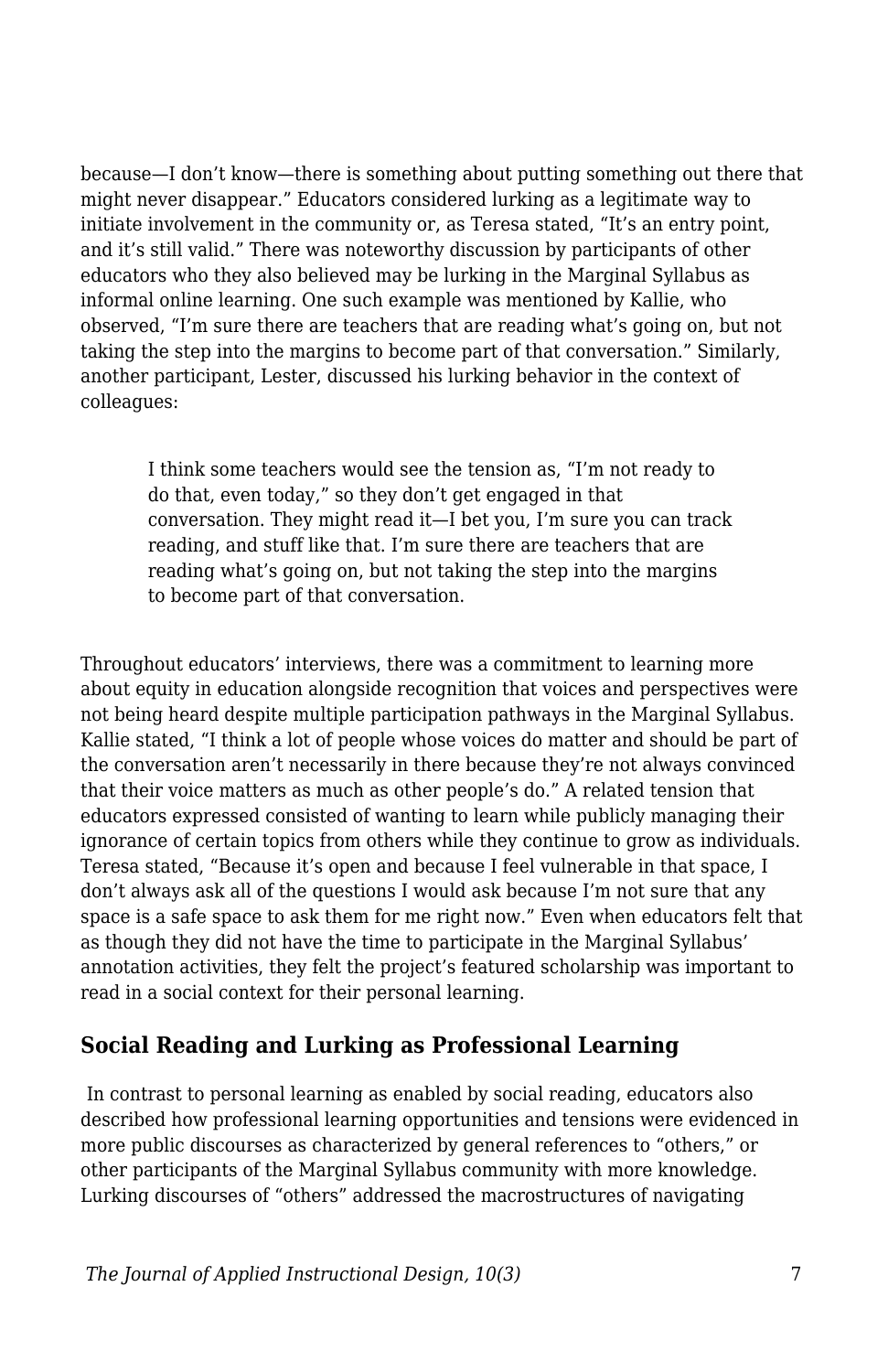network access to more knowledgeable others, avoidance of traditional network gatekeeper mechanisms, and determining one's fit within the learning community. CDA methods, in particular, allowed us to describe how Marginal Syllabus participants viewed professional power, or the "knowledge, status, fame and access to public resources" (Van Dijk, 2016, p. 71), present in social reading and SA activities.

One aspect of professional learning, and broader dynamics of professional power, concerned how Marginal Syllabus participants perceived complex feelings of ignorance and vulnerability. For example, the complexities of joining, reading, and also participating through annotation in the larger public professional group was illustrated by Nina, who commented:

I also am thinking out loud right now about the fact that sometimes there's risk involved with these kinds of things. If you write, there's a certain way in which that writing is given to a broader public, but you don't necessarily want to see everyone's thread of thought on everything you've ever said.

Throughout educators' interviews, lurking discourses of "public" and "professional learning" reflected macrostructures of social status as new participants navigated the Marginal Syllabus' network and voiced trepidation about being judged by established project participants. For instance, one participant, Teresa, stated, "Many of the people who come are people who do have more of a background in the topic than I do,*"* which suggested feelings of vulnerability due to a perceived lack of knowledge. Additional concern about participation insecurities and professional vulnerability was related to the educational equity topics discussed in the Marginal Syllabus. One participant, Kallie, explained:

I have that theory that teaching is a public act, yet I sit there and censor myself sometimes and really have to decide what I will put out there and what I won't. Sometimes I think that's a good thing. We all need to make those private-public decisions, but there's definitely been times where I'm like, "Ooh. That's a tough conversation," or "That seems a little," I hate the word sensitive, but "sensitive," and "Do I put that out there right now?"

As participants navigated their social reading and degree of public participation,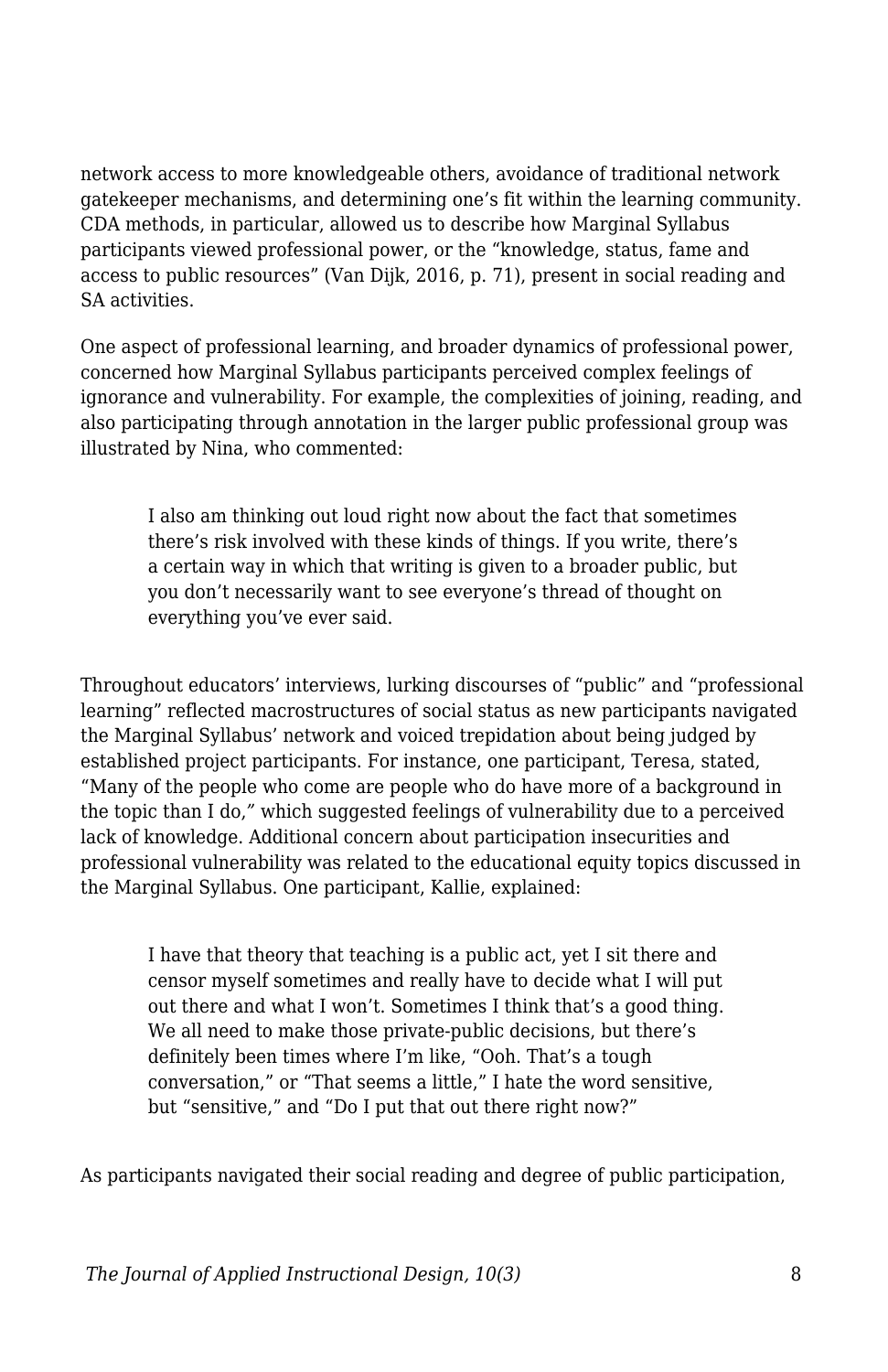professional learning complexities surfaced at the intersection of lurking, vulnerability, and access to a useful online community relevant to educational equity.

A second quality of professional learning concerned the challenges of transitioning from anonymous social reading to attributable SA. As educators switched from being solely a lurking social reader to an active contributor through annotation, participants did connect with a broader network whereby information and perspectives flowed in multiple directions. As Teresa described it, "I'm thinking from a professional learning perspective with the opportunity to connect to other ideas... [I'm] learning a lot by learning from others." Yet, there was also fear of judgment based on the public nature of discussing educational equity topics as evidenced in statements from Karine like "I'm a little more careful with my words if I know I'm gonna put it out publicly." Many Marginal Syllabus participants acknowledged grappling with discussions of racism, intersectionality, and critical approaches to justice-directed learning for the very first time. For a participant like Kent, who had more self-described experience examining equity in education, the transition from social reading to SA was difficult, too, as when publicly discussing civic education, he'd say "I spent a lot of time wrestling with even using the framework of civic engagement and talking about citizenship". However, once Marginal Syllabus participants moved from lurking to SA, they did express feelings of agency and power associated with that act of contribution. As Kallie reflected:

Once I really do kind of turn on that active engagement switch, it is almost hard not to wanna comment because I just—as someone who's been actively reading for a long time, I can't read anymore without writing or I can't read anymore without thinking about what I would say or what I would highlight in response.

Despite reporting how lurking was connected to feelings of personal vulnerability, Marginal Syllabus participants also reported SA in this informal online learning community was valuable. There was a point whereby each educator bested feelings of vulnerability and moved from lurking as social reading to actively writing SA and extending the project's public discussion of educational equity.

## **Discussion**

Our case study of participation in the Marginal Syllabus investigated how educators described their experiences with lurking and social reading in an online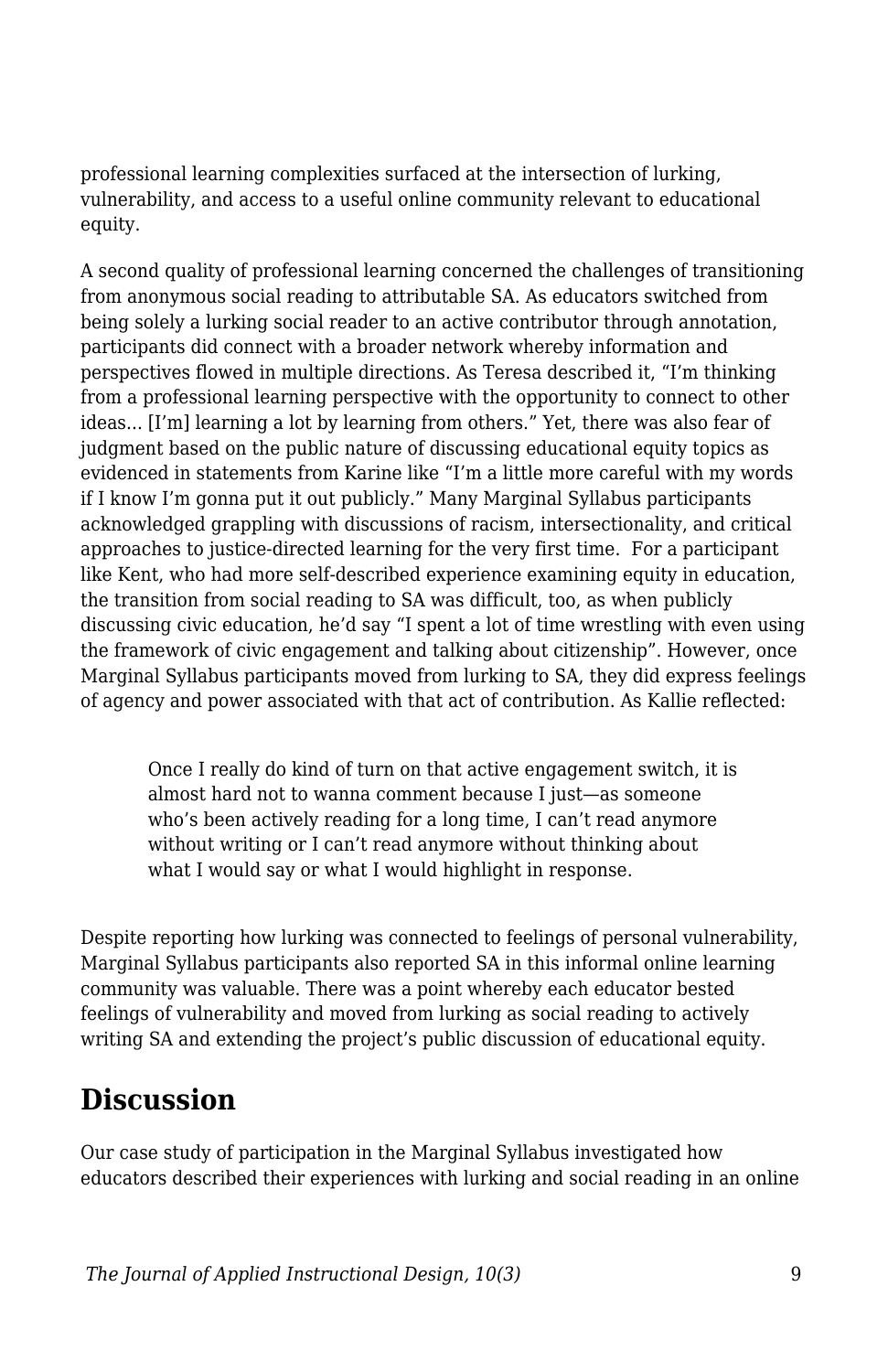community that discusses educational equity and encourages justice-directed professional learning. Based on our findings, our discussion first considers the importance of encouraging educator participation and agency in online communities as professionally-relevant learning. Then, we discuss how to effectively design informal learning spaces and activities for educators interested in educational equity and justice, as well as possible participation pathways from lurking to broader practices of connectivism (Siemens, 2004) and social network knowledge construction (Dawley, 2009). Our case informs a set of recommendations for instructional designers interested in leveraging online social communities for informal, professionally-relevant, and equity-oriented learning. Last, we offer recommendations and implications for designers, particularly when lurking behaviors may describe initial and ongoing participation in educational justice communities.

Informal online communities for educators, like the Marginal Syllabus, extend what is considered legitimate peripheral participation (Park, 2015; Wenger, 1998) in that membership and meaningful contribution does not require spatial colocation, formal registration, or credential. Our study of educator lurking behaviors, like social reading, suggests professionally-relevant opportunities may be encouraged as alternatives to compulsory professional development often required for educators. Lurking is an act of agency whereby participants are invited to read together, share perspectives, disseminate resources through channels and networks of their choosing, and not be constrained by the formal expectations or political pressures of their workplaces. Nonetheless, our interviews with educators also suggest their social reading practices were associated with perceptions of vulnerability, potential participation risks, and deliberation about how to thoughtfully contribute to public discussion. Accordingly, we recognize complexities of power defined social reading practices as a form of legitimate, and agentic, participation in a justice-directed online community like the Marginal Syllabus.

As learning designers, we are also interested in how our insights about lurking and social reading may be applied to help guide educator participation in professionally-relevant and equity-oriented learning. First, learning designers can help educators identify appropriate networks for social reading and make suggestions about how to *read –* literally, socially, and symbolically – informal online communities relevant to their professional interests and goals. Second, learning designers can effectively facilitate this process by being lurkers within the community (Lai & Chen, 2014), by evaluating the amount of engagement typically required, as well as by determining how new participants are welcomed into the community. Third, learning designers can pay attention to the tools and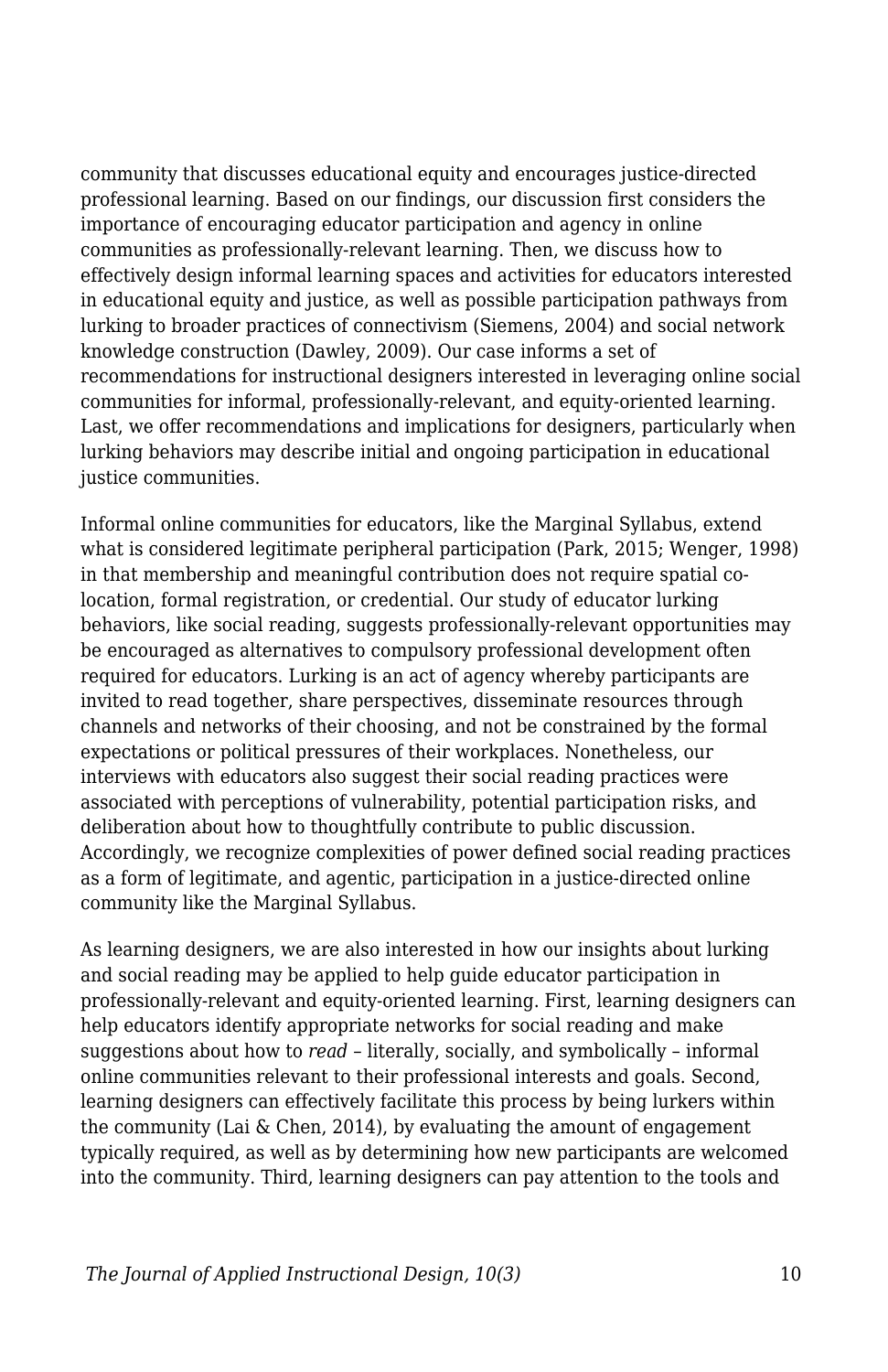practices used within the community to encourage initial social reading and subsequent forms of participation. For example, social reading may be encouraged through easily accessible FAQs, or short videos featuring community leaders describing the culture and norms of the community. For informal online communities focused on educational equity and justice, a glossary of commonly used terms may also be useful to help newcomers feel welcome and knowledgeable enough to move from lurker to contributor. Learning designers might also create discussion questions that attend to community building and nudge the lurker to make their first post or annotation. Our case suggests learning designers with expertise creating engaging participation in online environments can collaborate with (informal) communities of educators to encourage and support activities relevant to justice-directed learning.

Learning designers are uniquely positioned in guiding educators to identify and join informal justice-oriented learning communities, and to help with the technical and social design of the communities. McNeil (2020) wrote that "lurking can be a waiting room before communication, in brief delay like the brutal clang of an old dial-up modem sound, a moment to pause and prepare oneself for an exchange with others" (p. 4). Learning designers could consider where there is the potential, or at what moments, for lurking to turn into engagement in an informal online learning community. We further recommend that learning designers—who are not often involved in the outreach, communication, or informal marketing of these online communities—become involved during the conceptualization phase. Learning designers, who as part of their profession regularly look at systems and delivery mechanisms, should be brought into early discussions about the audience for the informal learning community, how educators can identify with the community (Dawley, 2009), and advise on how to launch the informal learning community. These processes may be facilitated through social media and established professional learning organizations. Learning designers can also help informal social networks analyze participant characteristics, and identify the participation constraints of lurkers whose greatest anxiety may be public vulnerability.

Implementing these recommendations will present some challenges for academic, open education, as well as corporate learning designers interested in supporting lurkers and creating pathways for social reading as personal and professional learning. For instance, participation options might need to prioritize the ability of community members to remain anonymous or not publicly recognizable. Rather than setting standards for participation or, in more formal settings, the assessment of learning objectives, lurking should be encouraged for participants who have time constraints and for participants who only feel comfortable reading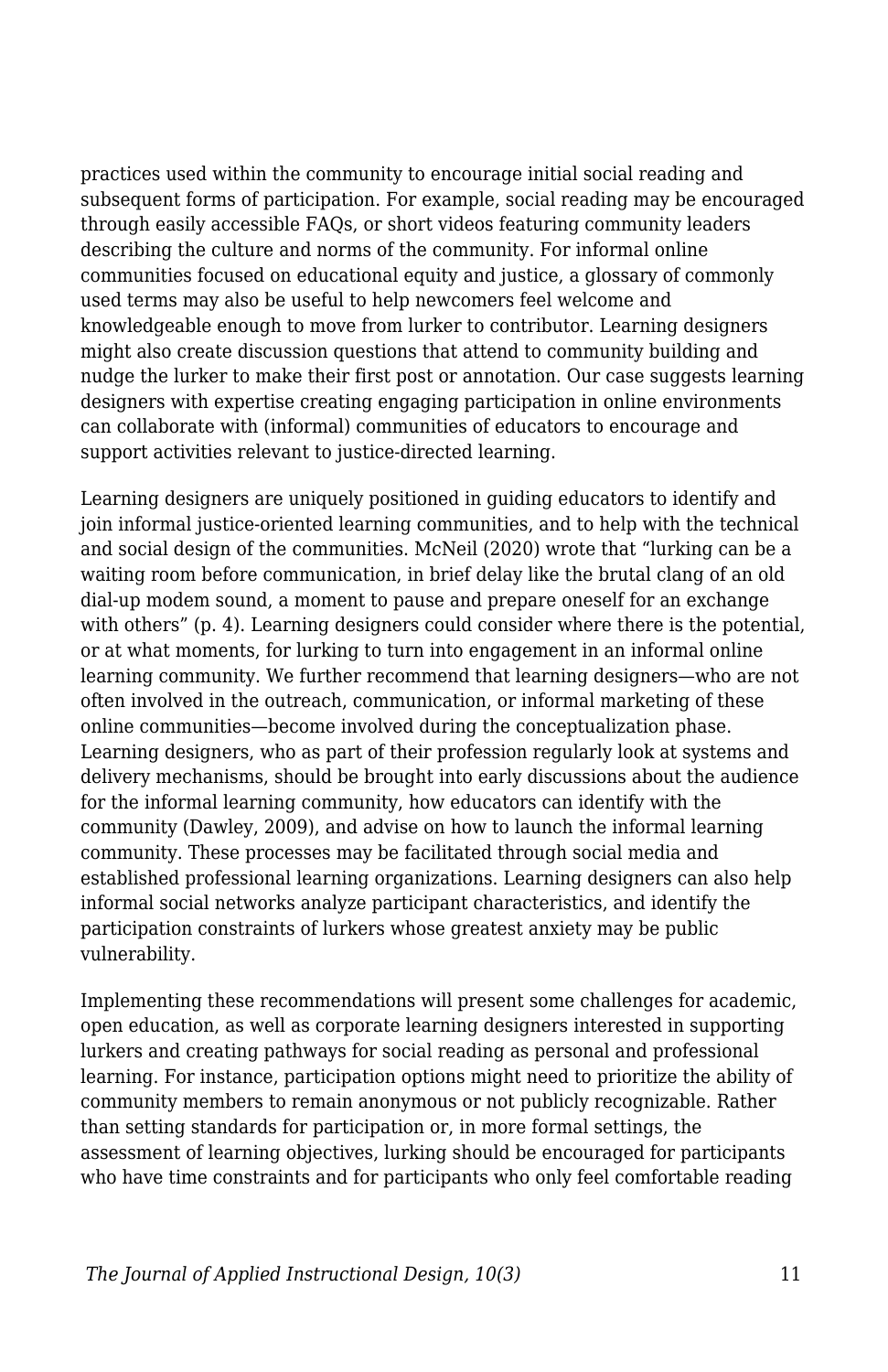without writing (or other forms of social interaction). After helping introduce the informal learning communities, learning designers can also build small activities that allow participants to safely lurk. For example, webinars held synchronously, and then recorded and distributed, whereby learning materials are contextualized by more knowledgeable community members. This could open pathways for lurkers to understand content more deeply and potentially transition from individual reading to more social commentary and other public contributions. Additionally, learning designers can help create environments in which learning is not only socially constructed but also builds online connections to nodes of knowledge (Siemens, 2004). To do so, learner designers must understand possible participant needs within informal learning communities as different from academic courses or corporate training contexts in which lurking is often not an acceptable learning behavior. Informed by insights from this exploratory case study, learning designers can leverage social reading and lurking practices as informal learning to further enable online communities to dialogue about educational equity and more just learning futures.

### **References**

- Ávila, J. &Pandya, J. (Eds.). (2013). *Critical digital literacies as social practice: Intersections and challenges*. Peter Lang.
- Berelson, B. (1952). *Content analysis in communication research*. Hafner.
- Bozkurt. A., Koutropoulos, A., Singh, L. & Honeychurch, S. (2020). On lurking: Multiple perspectives on lurking within an educational community. *The Internet and Higher Education, 44.* 1-11. [https://edtechbooks.org/-YFLc](https://doi.org/10.1016/j.iheduc.2019.100709)
- Carpenter, J. (2015). Preservice teachers' microblogging: Professional development via Twitter. *Contemporary Issues in Technology and Teacher Education, 15*(2), 209-234. [https://edtechbooks.org/-VsNg](https://citejournal.org/wp-content/uploads/2016/04/v15i2general1.pdf)
- Chen, B. (2019). Designing for networked collaborative discourse: An UnLMS approach. *TechTrends*, *63*(2), 194–201. [https://edtechbooks.org/-eJVy](https://doi-org.aurarialibrary.idm.oclc.org/10.1007/s11528-018-0284-7)
- Cohn, J. (2021). *Skim, dive, surface: Teaching digital reading*. West Virginia University Press.
- Dawley, L. (2009). Social network knowledge construction: Emerging virtual world pedagogy. *On the Horizon*. 17(2), 109-121. [https://edtechbooks.org/-ZFn](https://doi.org/10.1108/10748120910965494)

Edelmann, N. (2017). Lurking in online participation and e-participation. In IEEE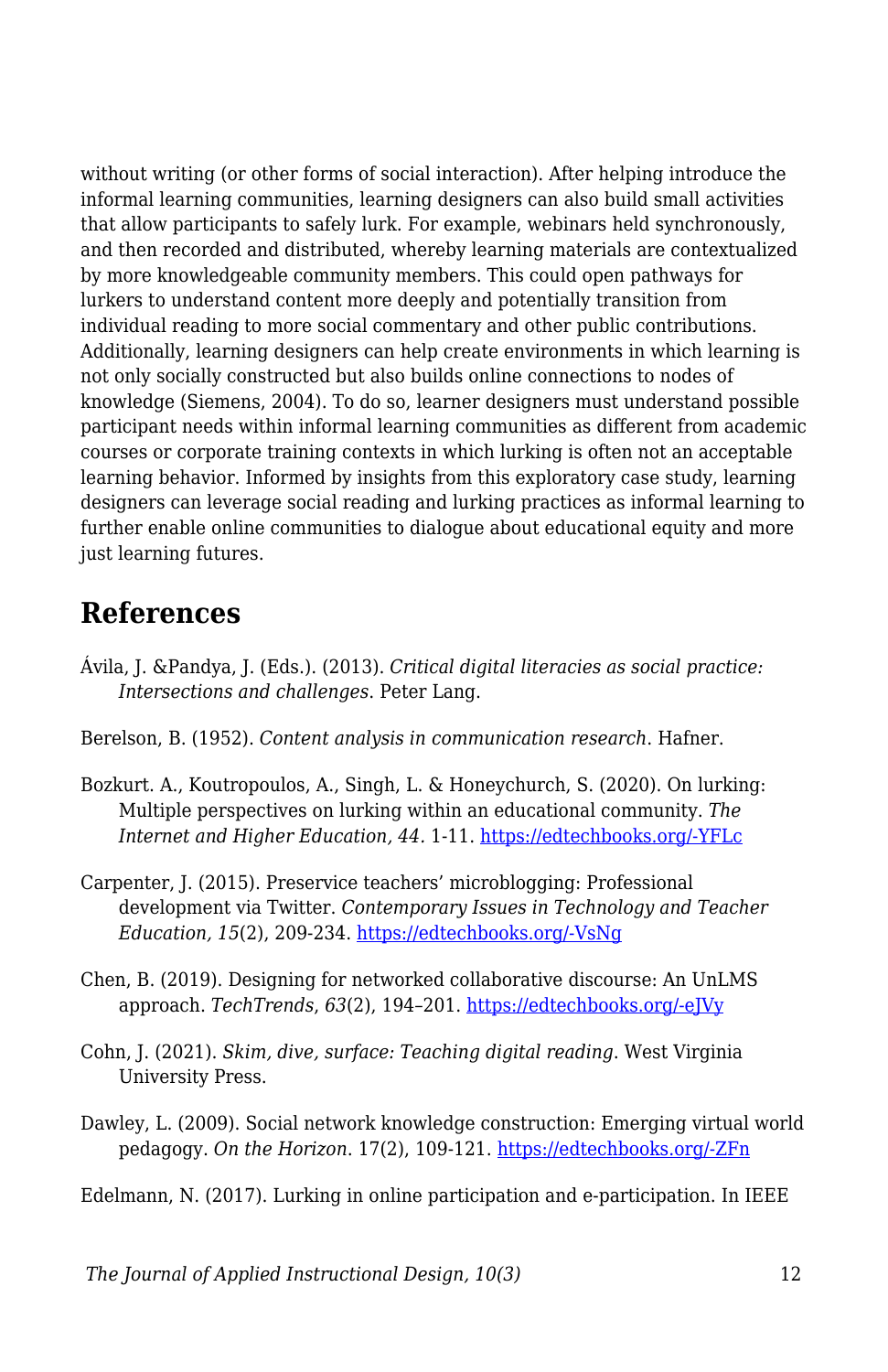(Ed.) *2017 Fourth International Conference on eDemocracy and eGovernment (ICEDEG)* (pp. 282 – 284). IEEE.org. [https://edtechbooks.org/-opoW](https://doi.org/10.1109/ICEDEG.2017.7962552)

- Eraut, M. (2004). Informal learning in the workplace. *Studies in Continuing Education, 26*, 247–273. [https://edtechbooks.org/-Gao](https://doi.org/10.1080/158037042000225245)
- Gee, J. P., & Hayes, E. R. (2012). *Language and learning in the digital age*. Routledge.
- Hollett, T., & Kalir, J. H. (2017). *Mapping playgrids for learning across space, time, and scale. Techtrends, 61*(3), 236-245. [https://edtechbooks.org/-KCr](https://doi.org/10.1007/s11528-016-0138-0)
- Jenkins, H., Ito, M., & Boyd, D. (2015). Participatory culture in a networked era. Polity Press.
- Jones, K.M., Stephens, M., Branch-Muller, J. & de Groot, J. (2016). Community of practice or affinity space: A case study of a professional development MOOC. *Education for Information,, 32* (1), 101-119. [https://edtechbooks.org/-fohT](https://edtechbooks.org/about:blank)
- Kalir, J. H., & Garcia, A. (2019). Civic writing on digital walls. *Journal of Literacy Research, 51*(4), 420-443. [https://edtechbooks.org/-CZFm](https://doi.org/10.1177/1086296X19877208)
- Kalir, L. Dillon, J. (2019). Educators discussing ethics, equity, and literacy through collaborative annotation. In K. Hawley Turner (Ed.), *The ethics of digital literacy: Developing knowledge and skills across grade levels*, (pp. 131-142). Rowman & Littlefield.
- Kalir, J. H. (2020a). Social annotation enabling collaboration for open learning. *Distance Education, 41*(2), 245-260. [https://edtechbooks.org/-vMke](https://doi.org/10.1080/01587919.2020.1757413)
- Kalir, J.H. (2020b). "Annotation is first draft thinking: Educator's marginal notes as brave writing. *English Journal, 110*(2), 62-68. [https://edtechbooks.org/-BVCXp](https://library-ncte-org.aurarialibrary.idm.oclc.org/journals/ej/issues/v110-2/30968)
- Kyndt, E., Gijbels, D., Grosemans, I., & Donche, V. (2016). Teachers' everyday professional development: Mapping informal learning activities, antecedents, and learning outcomes. *Review of Educational Research, 86*(4), 1111-1150. [https://edtechbooks.org/-dXar](https://doi.org/10.3102/0034654315627864)
- Lai, H., & Chen, T. (2014). Knowledge sharing in interest online communities: a comparison of posters and lurkers. *Computers in Human Behavior, 35*, 295–306[.](https://doi.org/10.1016/j.chb.2014.02.004) [https://edtechbooks.org/-iGx](https://doi.org/10.1016/j.chb.2014.02.004)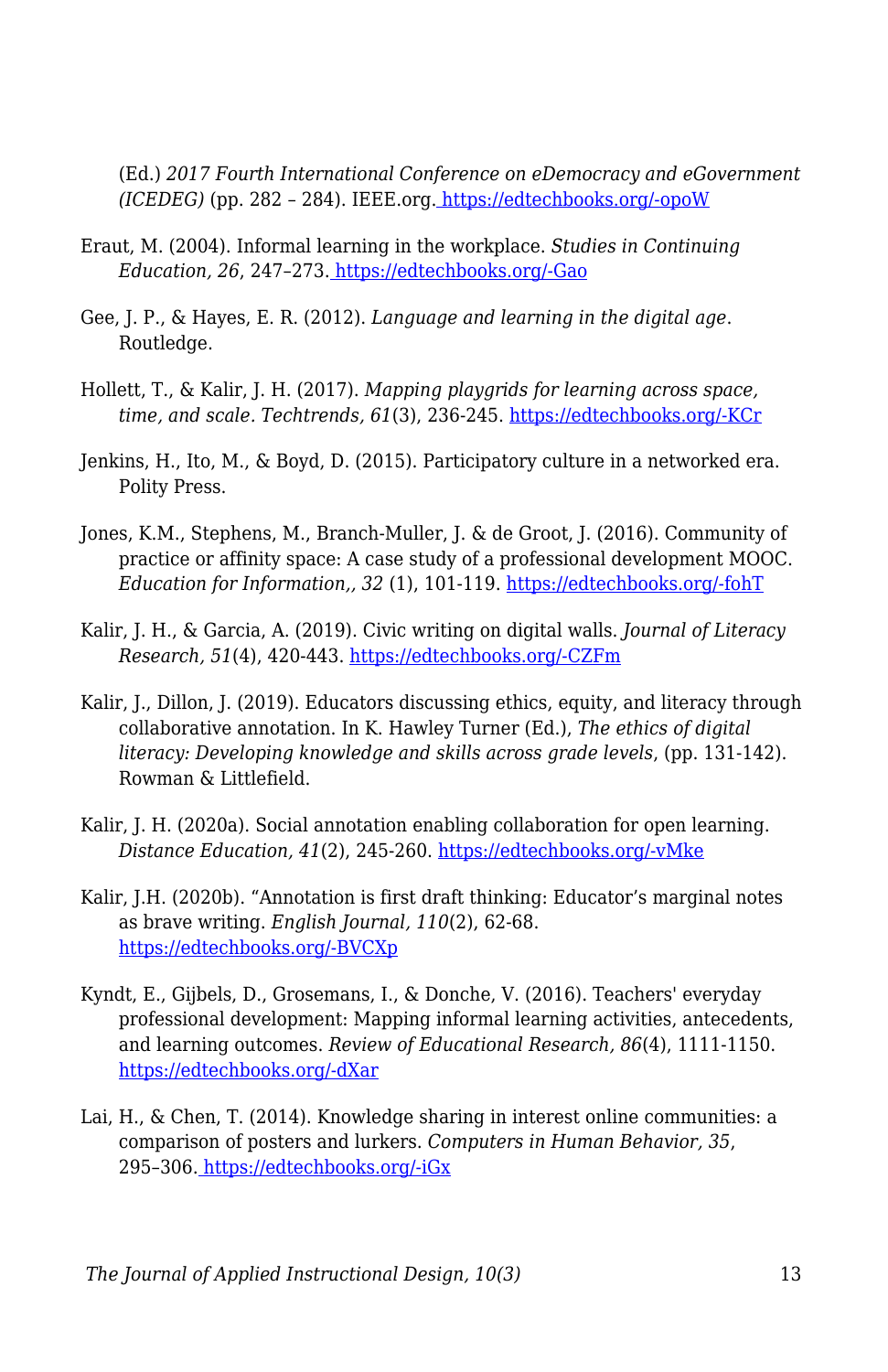- McNeil, J. (2020). *Lurking: How a person became a user*. Farrar, Straus, and Giroux.
- Novak, K. (2017). It takes a guild social metacognition and collaborative creation of a learning organization: Massively multiplayer online game. In A. Stricker, C. Calongne, B. Truman & F. Arenas. (Eds.), *Integrating an awareness of selfhood and society into virtual learning* (pp. 198-224). IGI Global.
- Park, J. Y. (2015). Student interactivity and teacher participation: An application of legitimate peripheral participation in higher education online learning environments. *Technology, Pedagogy and Education, 24*(3), 389-406. doi:10.1080/1475939X.2014.935743
- Pianzola, F. (2021). Digital Social Reading: Sharing Fiction in the 21st Century. The MIT Press. [https://edtechbooks.org/-DKT](https://wip.mitpress.mit.edu/digital-social-reading)
- Reagle, J. M. (2015). *Reading the comments: Likers, haters, and manipulators at the bottom of the web*. The MIT Press.
- Siemens, G. (2004). Connectivism: A learning theory for the digital age. *International Journal of Instructional Technology and Distance Learning. 2*(1). [https://edtechbooks.org/-yfK](http://www.itdl.org/journal/jan_05/article01.htm)
- Trust, T., Krutka, D. G., & Carpenter, J. P. (2016). "Together we are better": Professional learning networks for teachers. *Computers and Education, 102*, 15-34[.](https://doi.org/10.1016/j.compedu.2016.06.007) [https://edtechbooks.org/-uqL](https://doi.org/10.1016/j.compedu.2016.06.007)
- Turner, K. H. (2019). *The ethics of digital literacy: Developing knowledge and skills across grade levels*. Rowman & Littlefield Publishers
- Van Dijk, T. A. (2016). Critical discourse studies: A sociocognitive approach. In R. Wodak & M. Meyer (Eds.), *Methods of critical discourse studies* (3rd ed.) (pp. 63-85). Sage Publication Inc.
- Wenger, E. (1998). *Communities of practice: Learning, meaning and identity*. Cambridge University Press.
- Wodak, R., & Meyer, M. (2016). Critical discourse studies: History, agenda, theory, and methodology. In R. Wodak & M. Meyer (Eds.), *Methods of critical discourse studies* (3rd ed.) (pp. 2-22). Sage Publication Inc.
- Zhu, X., Chen, B., Avadhanam, R. M., Shui, H., & Zhang, R.Z. (2020). Reading and connecting: Using social annotation in online classes. Information and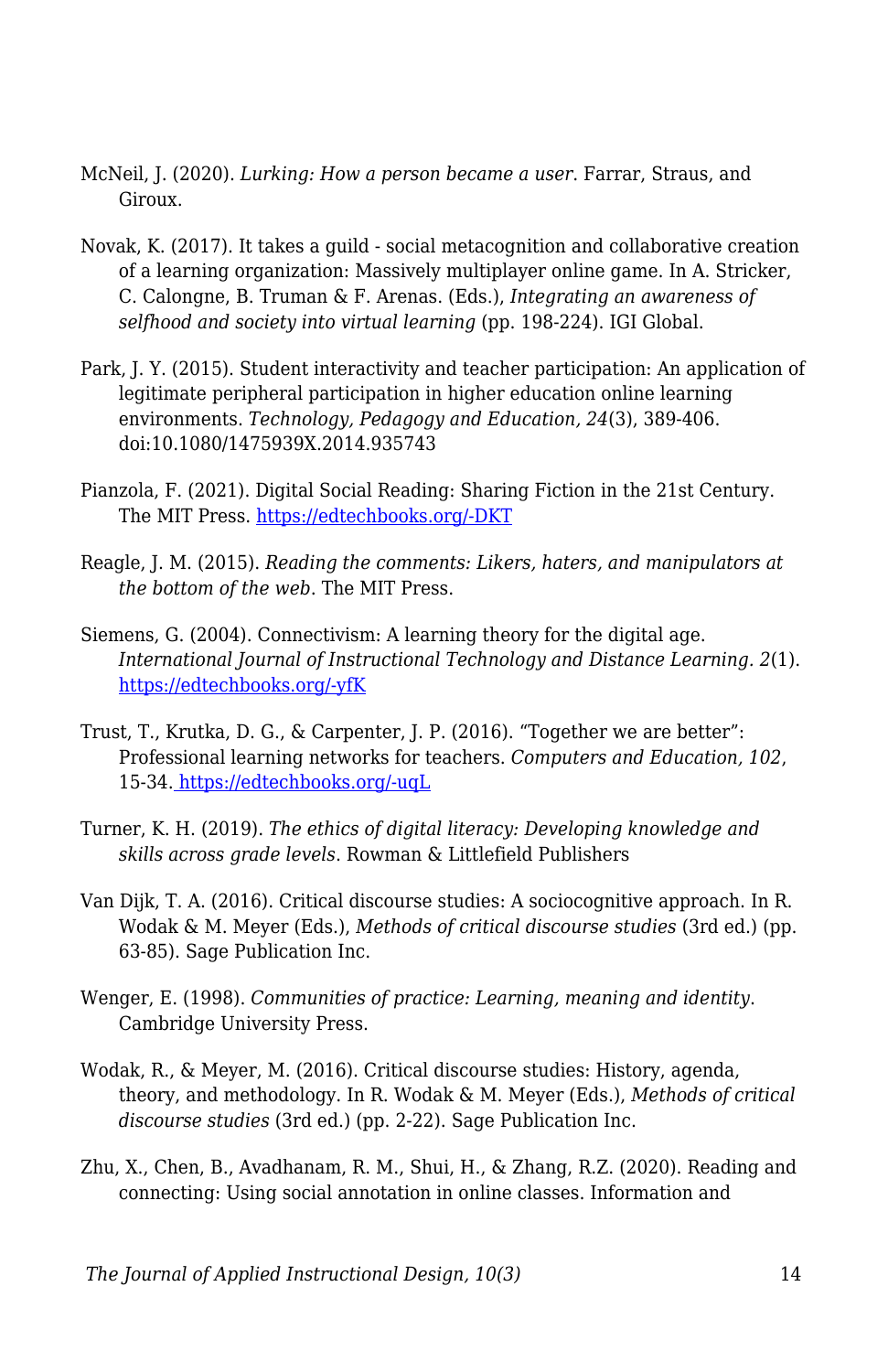Learning Science, 121(5/6), 261-271. [https://edtechbooks.org/-epeI](https://doi.org/10.1108/ILS-04-2020-0117)